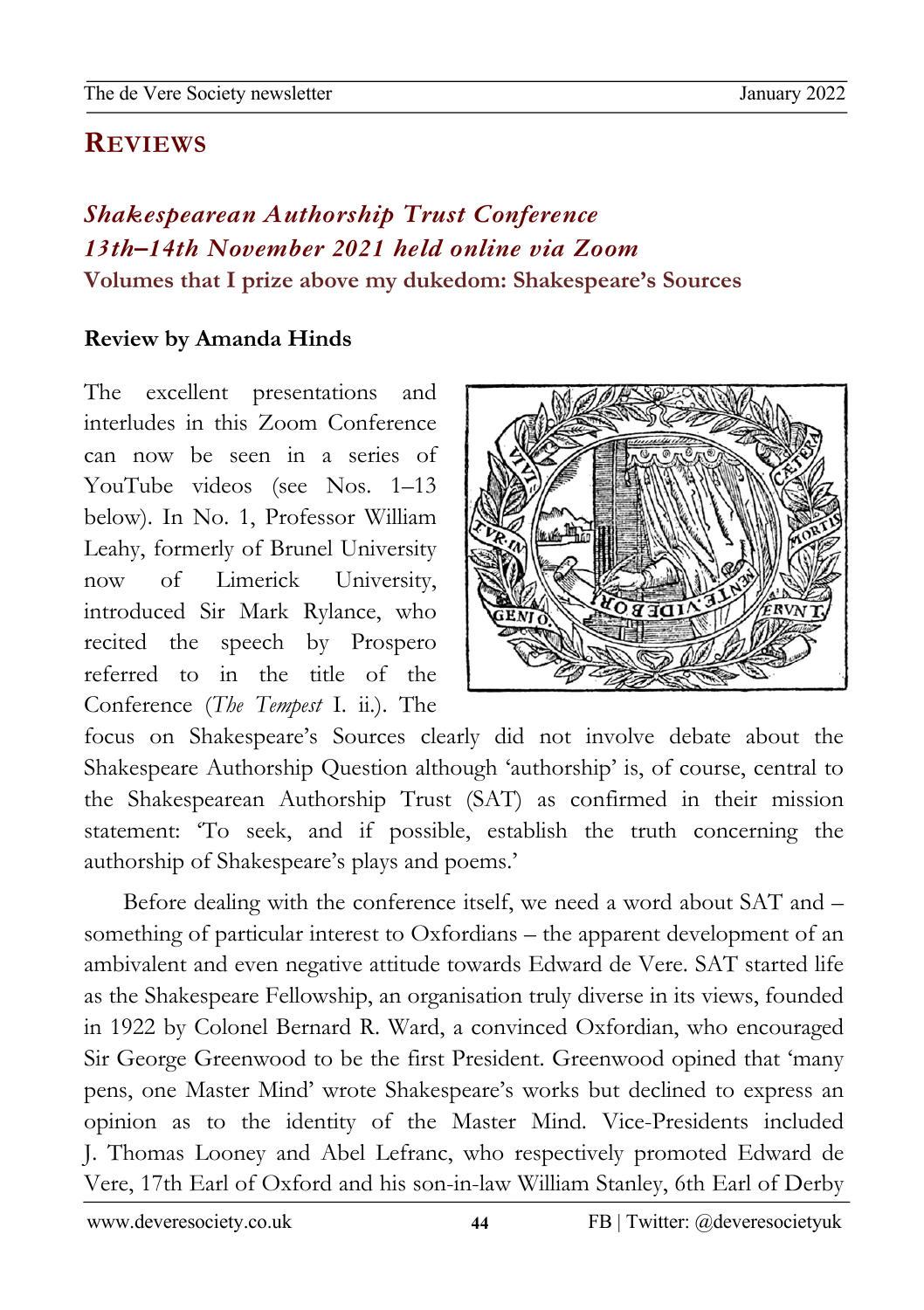02Apro 0 as the great author. Interestingly, Derby is not represented in *My Shakespeare: The*  newslet the second second second second second second second second second second second second second second second second second second second second second second second second second second second second second second *Authorship Controversy,* (ed. William Leahy, Edward Everett Root Publications, 2018). The early history of the SF is reported in detail by James A. Warren in *Shakespeare Investigated: Publication of the Shakespeare Fellowship 1922-1936* (Cary, North Carolina: Veritas Publications, 2021), in which he publishes the early articles published in *The Hackney Spectator* between 1922 and 1924. After its name was changed to the Shakespearean Authorship Society in 1959, the same organisation registered with the Charity Commission in 1981 as The Shakespearean Authorship Trust. While SAT and its precursor SF have the same open-minded intentions with respect to the SAQ, it is hard not to gain the impression that while the SF progressively moved towards Oxford as the Master Mind, SAT tends towards an 'Anyone but Oxford' point of view. From an Oxfordian perspective, the author's identity becomes, rather than an elephant in the room, a silenced spider at the centre of a web.

Introduced by William Leahy, Stuart Gillespie gave the keynote speech based on his *Shakespeare's Books: A Dictionary of Shakespeare Sources* (2005: Bloombury Academic). Gillespie presented numerous parallels – such as between Ovid's *Metamorphosis* and *The Tempest*; Cinthio's *Hecatommithi* and *Othello*; North's *Plutarch* and Holinshed's *Chronicles* and the history plays; and between Florio's translation of Montaigne's *Of the Canniballes* and *The Tempest*. He suggests a theory that the author skimmed works via marginal notes to find relevant passages. In answer to Leahy's question as to who he meant by 'our author' Gillespie said he remained neutral; to one about his statement that *Othello* was written in 1604, he said he didn't get involved in dating discussions; and to Richard Waugaman's as to whether he knew that the adolescent Edward de Vere might have written his uncle Arthur Golding's translation of Ovid's *Metamorphosis,* he said he didn't know and had not worked on Oxford, or on Golding except as a source. The presentation was followed by a dialogue by Sir Mark Rylance and Annabel Leventon of 'Ye elves of hills, brooks, standing lakes, and groves ...' from *The Tempest* (V. i.) and Ovid's *Metamorphosis;* it was very hard to discern which was which (No. 2).

Ros Barber gave an excellent analysis of Dennis McCarthy's methods in *North by Shakespeare* by Michael Blanding. Barber explained difficulties with recent versions of Early British Books Online and their inability to find early or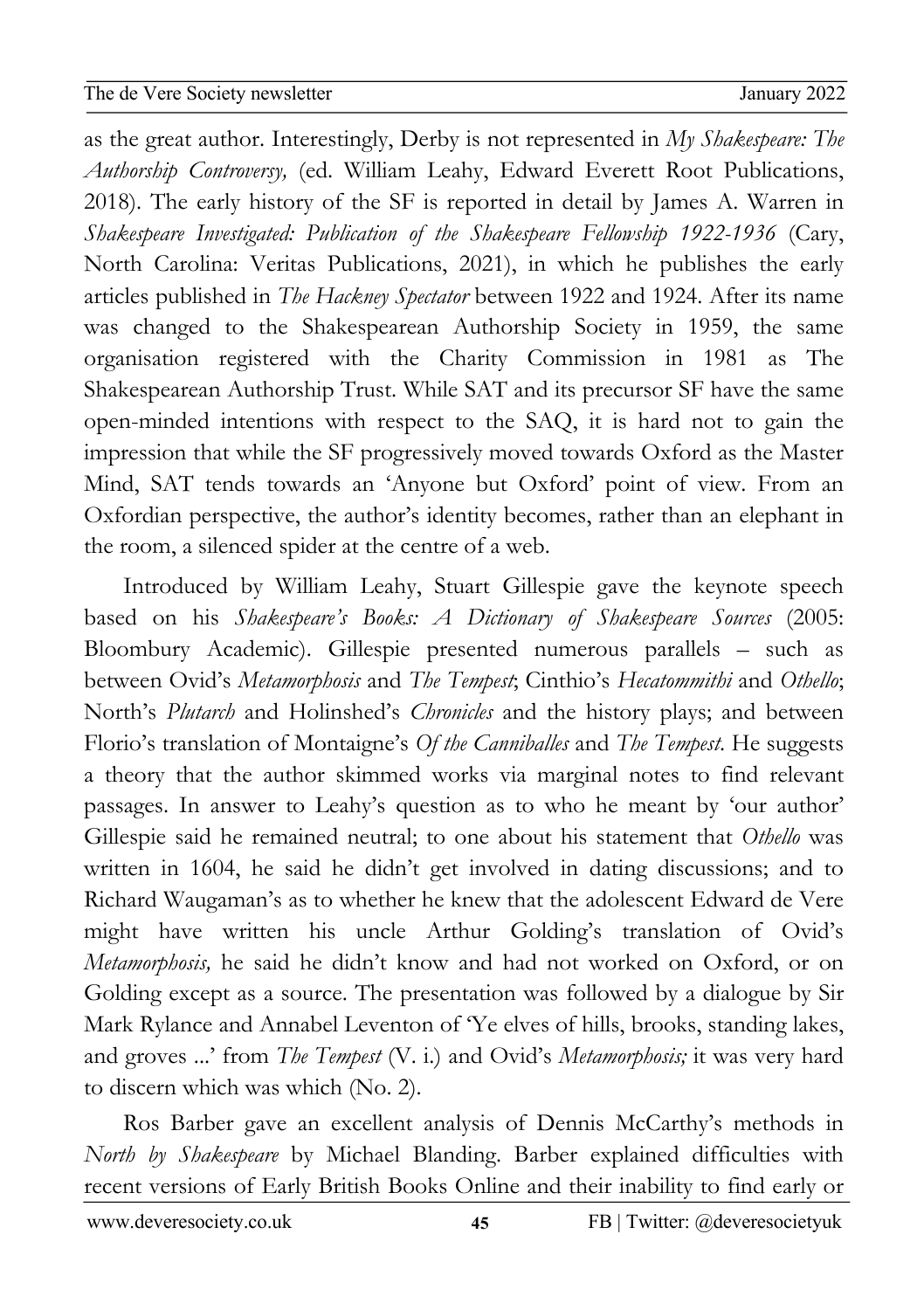02Apro 'foreign' phrases. Plagiarising was fashionable in Elizabethan England; parallels newslet the second second second second second second second second second second second second second second second second second second second second second second second second second second second second second second between North's *Dial* and *Anne of Faversham* were hardly surprising for it concerned North's family; he would not have needed Holinshed. Many parallels were common rhetorical pairings or associated words, came from earlier sources or were necessary words. She said there were more parallels between Shakespeare and Marlowe than North (No. 3). For an Oxfordian perspective on the North family, see Jan Cole's article in this newsletter (pp. 18–37). Following this presentation, Annabel Leventon and Sir Mark Rylance read passages respectively from Holinshed's Chronicle and *Henry V* demonstrating their similarity (No. 4).

After a short break, the same incomparable pair read respectively from Montemayor's Spanish prose romance *Diana*, written in 1550 but not translated until 1598, and *The Two Gentlemen of Verona* (No. 5).

William D. Rubenstein of Monash University in Melbourne (previously of the University of Wales, Aberystwyth) gave a talk referring to Diana Price's *Shakespeare's Unorthodox Biography* effectively excluding William of Stratford as author of the works attributed to Shakespeare. He claimed the greater likelihood that Sir Henry Neville was the great author in view of his position, family background, travels in Europe, access to books and annotated books in his library (No. 6). In answer to a question as to why having annotated books associated with Shakespeare in his library meant he wrote them, and another as to how we knew they were in his handwriting, Rubenstein gave his assurance that they were the same known handwriting; in answer to James Alexander asking how many similar libraries were in existence, he didn't know but admitted that the Earl of Oxford had such a library.

Christopher Corolan spoke of a fascinating parallel between the St Chrispin's Day speech in *Henry V* and *William of Palerne,* an anonymous romantic poem translated into Middle English from French (circa 1350–60) commissioned by Humphrey de Bohun, 6th Earl of Hereford and 5th Earl of Essex, who was a great-great-granduncle of Henry V. Notably, *Palerne* contains a 14-line exhortation to his troops, which he said Shakespeare 'mined' for his Agincourt speech (No. 7). Carolan emphasised the powerful use of alliteration, repetition and internal rhyming used by Shakespeare in this speech – reminiscent of the author of *Palerne;* he also noted 'as an Oxfordian' Shakespeare's extensive use of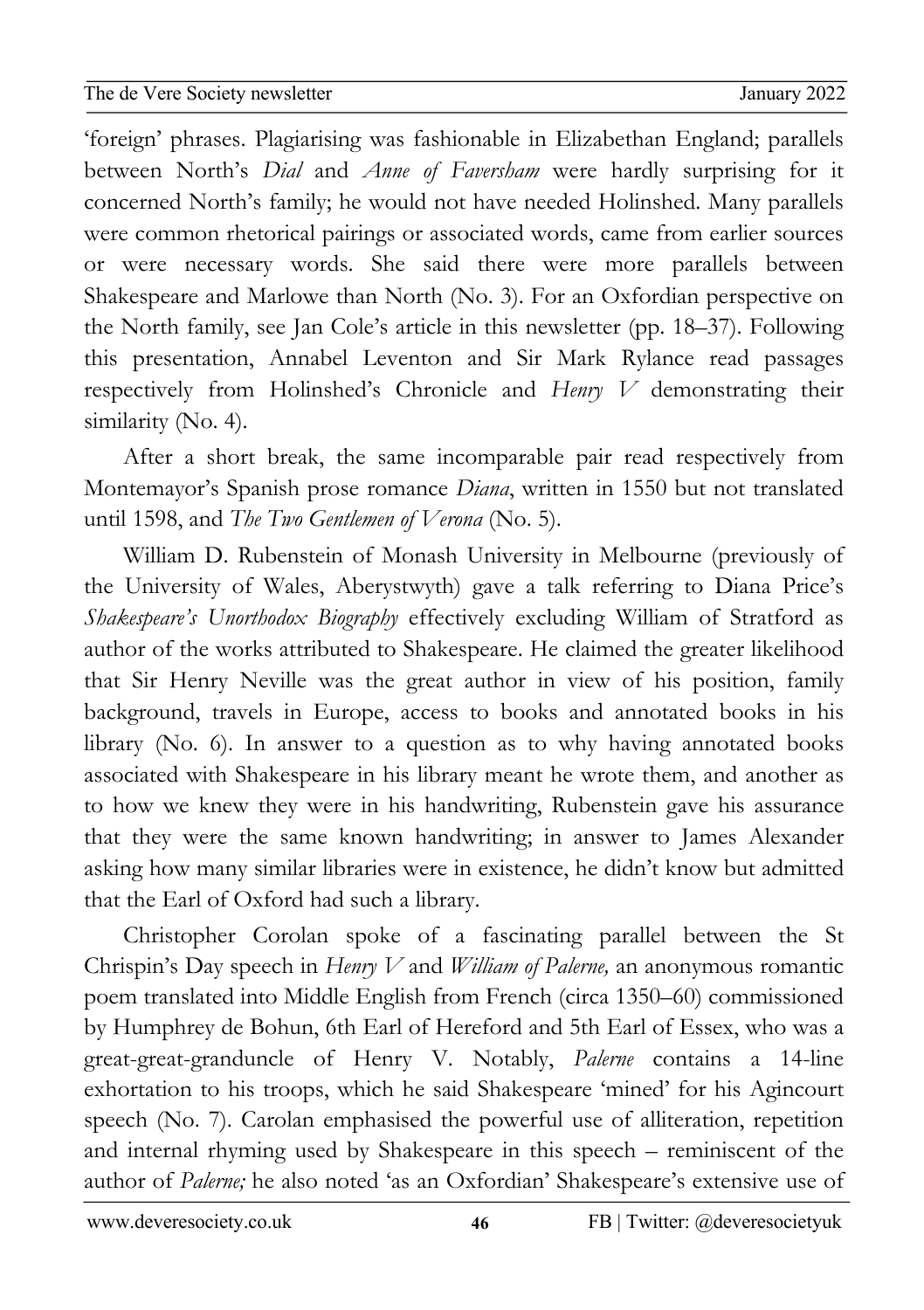02Apro 0 libraries of books. Leahy asked if he was further exploring Shakespeare's newslet the second second second second second second second second second second second second second second second second second second second second second second second second second second second second second second 'sources'? Carolan said these were not his main interest, which was the SAQ; he had followed the Rambler (see the Quake-speare Shorterly blog) and said that the works of other playwrights, such as Chapman and Jonson, tell the whole Shakespeare story. The session ended with Sir Mark Rylance reading the St Chrispin's Day speech from *Henry V* (IV. iii.) (No. 8).

The following evening, Professor Leahy introduced Sir Mark Rylance's recitation (No. 9) from Ulysses's speech in *Troilus and Cressida* (I. iii.), which demonstrates Shakespeare's familiarity with:

> The heavens themselves, the planets and this centre Observe degree, priority and place …

Take but degree away, untune that string, And, hark, what discord follows!

Earl Showerman's presentation about the extensive allusions to Greek plays and poetry – not known to have been taught at Stratford Grammar school and not yet translated in the 16th century – in the works of Shakespeare; giving the obvious lie to the misinterpreted phrase 'Small Latine and lesse Greeke' in Ben Jonson's Ode in the First Folio – whatever its intended grammatical meaning. Leahy, in a slip of the tongue, introduced Showerman as 'a former president of the Shakespeare Fellowship' (omitting Oxford). Showerman's presentation was too detailed and intense to do justice to here – but he helpfully directed the audience to his informative article 'Shakespeare's Greater Greek: Macbeth and Aeschylus' Oresteia', *Brief Chronicles*, Vol. 3, 2011 (No. 10).

Eddi Jolly, introduced by Leahy as having achieved a brilliant PhD thesis at Brunel University, based her presentation 'The Ghost, the Prince and the Queen: *Les Histoires Tragique* and Hamlet' on her paper, 'Hamlet and the French Connection', as well as her subsequent book *The First Two Quartos of Hamlet* by Margrethe Jolly (McFarland & Co., 2014) (No.11). The source material for *Hamlet* lies in the third of five volumes of *Les Histoires Tragiques* translated from Latin into French in 1576 by François de Belleforest. Eddi first described the dramatic transformation of the cunning brutal Amleth of Belleforest into the Hamlet we know so well. She showed how much of the plot and characters in *Hamlet*, including the ghost, come from *Amleth* while the use of the source book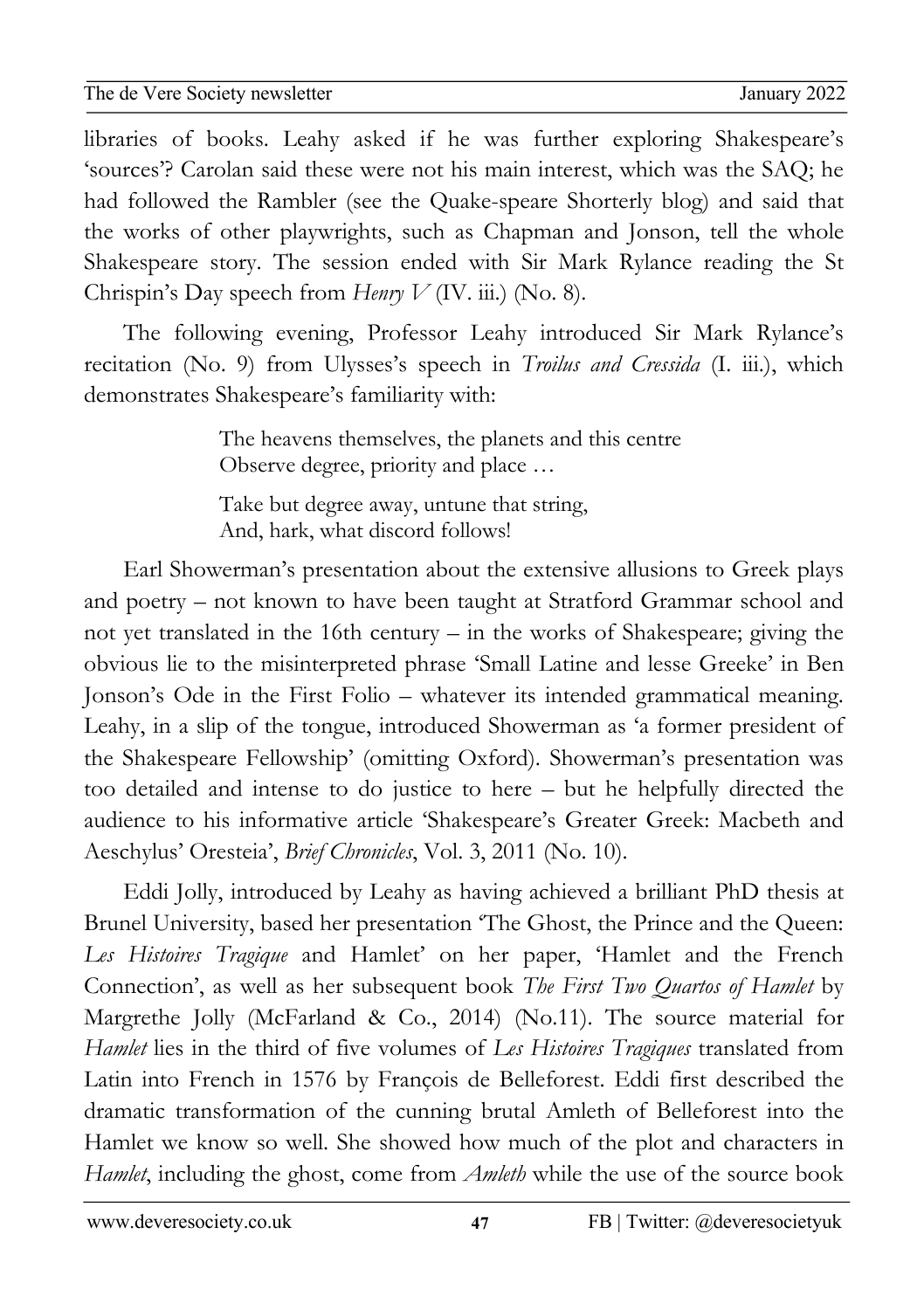02Apro 0 is reflected more in Q1 than Q2, which she regards as a revision. A stunning newslet the second second second second second second second second second second second second second second second second second second second second second second second second second second second second second second reading in French by Annabel Leventon illustrated this; followed by the 'murder most foul' speech (*Hamlet* I. vi.) recited by Sir Mark as the ghost and Annabel as Hamlet – demonstrating the very different and pivotal role of the ghost in both quartos of *Hamlet* compared with *Amleth*. Leahy raised the question of the name Hamlet; Heidi (Jannsch) asked whether Eddi could keep a straight face to suggestions that the source was William of Stratford's son Hamnet?; well yes, said Eddi politely but would the author use his deceased son's name as the hero in such a tragedy? (Isn't the anagram Amleth enough?)

The final presentation was an impassioned plea by John Shahan to revisit the Declaration of Reasonable Doubt with the aim of increasing the number of signatures from 4,865 to 5,000 by 2023 (No. 12). Shahan described the Shakespeare Birthplace Trust's refusal on three occasions to rise to the challenge of proving in a mock trial, to the legal standard of 'without reasonable doubt', their claim for '*Shakespeare Without Doubt* – even with the offer by the Shakespeare Authorship Coalition of  $f<sub>1</sub>(40,000)$  if they could prove their point. Thus, the SBT had conceded by default. Shahan acknowledged and thanked those who had initiated the Declaration, including Diana Price, William Leahy, Sir Derek Jacobi, Sir Mark Rylance and SAT, of which Sir Mark was Chairman at the time. Shahan proposed a renewed challenge in 2023.

The last session was a conversation between Joel Coen and Sir Mark Rylance (No.13). Their friendship had built up when Sir Mark was acting in Coen's *The Bridge of Spies* – for which he got an Oscar. Sir Mark said that 100 years after Looney had recognised that Oxford met the requirements for the authorship of Shakespeare's works, he had received personal attacks while artistic director of The Globe for raising authorship doubts; he asked whether there were clues in Coen's own work if he hadn't been known as the author. Coen described numerous personal elements in *Serious Man* – a film, unusually, without another source. They discussed Coen's films with sources from novels, other films and *O Brother Where Art Thou* as an adaptation of the *Odyssey*. They discussed dramatic differences between stage plays and movies; how collaboration with other directors might be anonymous to avoid commercial problems. Annabel Leventon recited the 'milk of human kindness' speech by Lady Macbeth *(Macbeth* I. v.).